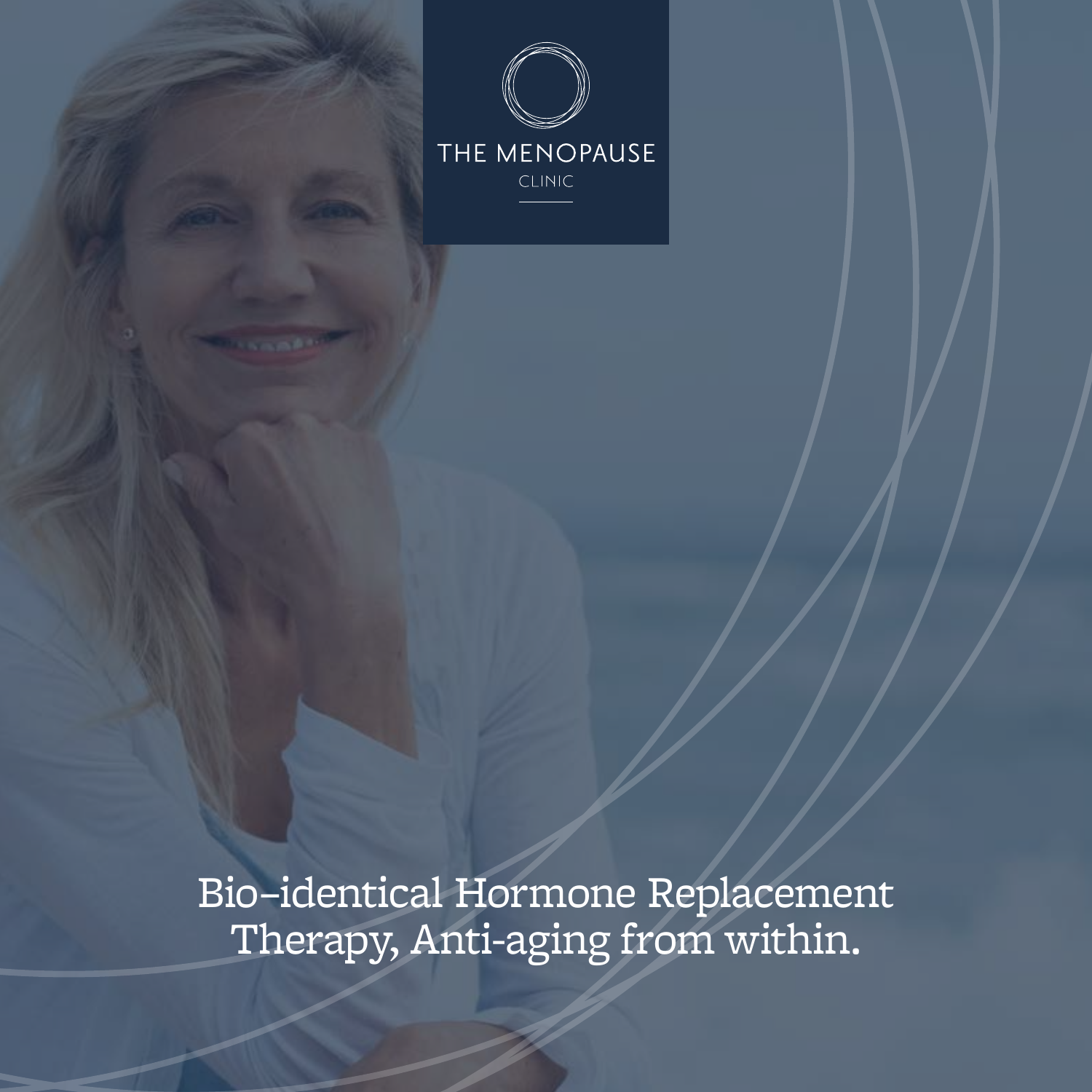

### About Deborah Vines

Thank you for choosing The Menopause Clinic. The clinic is run by Deborah Vines, who is also the Owner and Founder of the Face Medical Clinic, and has specialised in both bio-identical Hormone Replacement Therapy (BHRT) and Aesthetics for over 15 years.

> Deborah practices a unique approach to optimise health and wellbeing. This approach combines education, personalised treatment plans, and the highest standards of care to replenish and balance both hormones and overall health - achieving optimal empowerment, restoring energy and happiness, and providing life-changing results for her patients.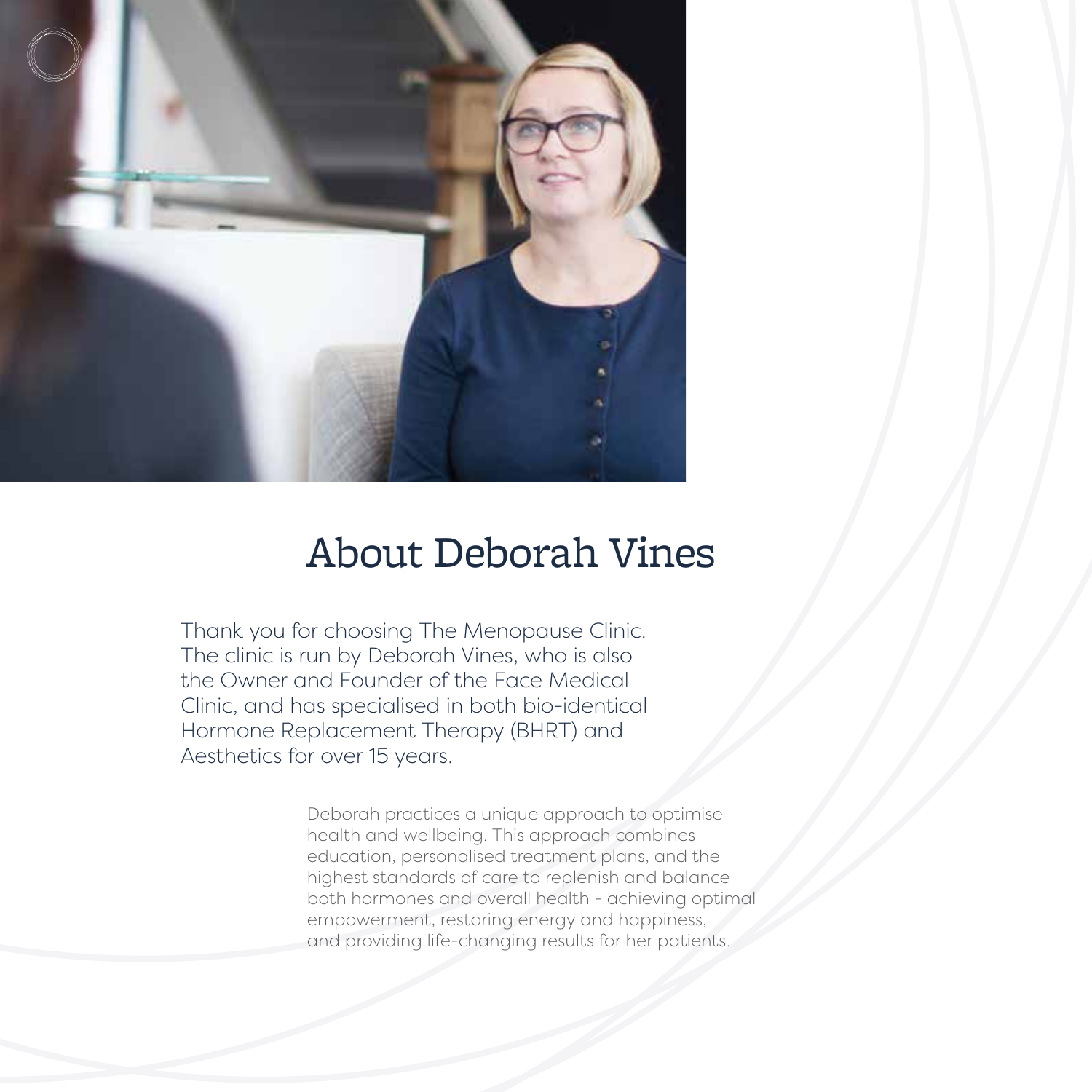

### Your Health & Hormones

It is really important (for both men and women) that we have a balanced endocrine system – when our hormones are balanced we feel more in control, we are much healthier, and our energy levels are a lot higher.

> Balancing our hormones can be much easier said than done as we get older because there is a natural decline in hormones such as oestrogen, progesterone and testosterone as we age. If you are experiencing any of the following, then you may benefit from BHRT with Deborah Vines:

- Hot flushes
- Depressive symptoms
- Low Mood
- Mood swings
- Memory loss
- Low libido
- Difficulty sleeping
- Night sweats
	- Sexual dysfunction
- Osteoporosis
- Wrinkled skin
	- Dry skin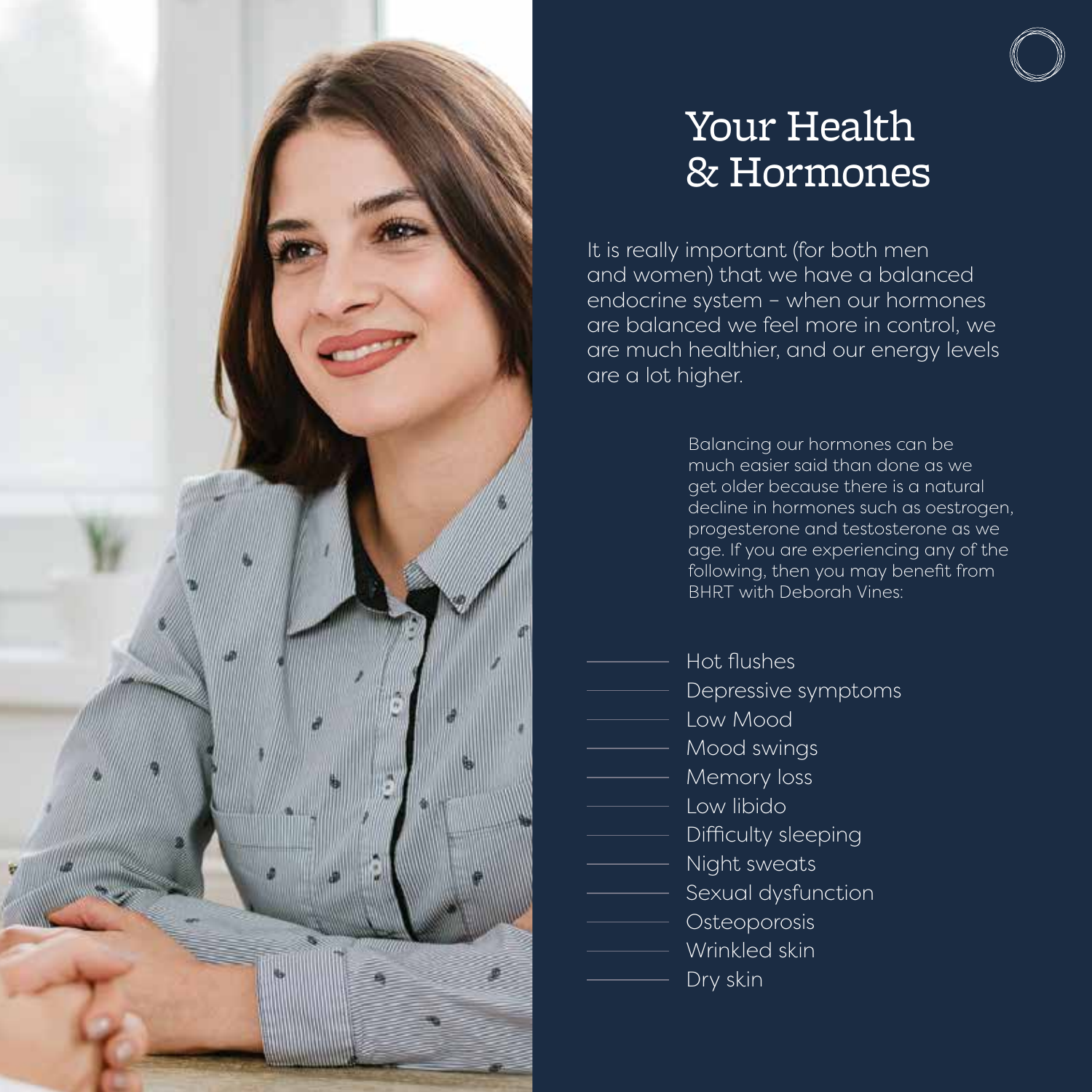### What Are Bio-identical Hormones?

All bio-identical hormone treatments that are prescribed by Deborah Vines are individually tailored to suit each patient's needs and requirements and come in the form of creams, lozenges or capsules, depending on which is most suitable.

The bio-identical hormones are completely identical in chemical structure to those that are found in the human body, but are derived from plants, and are based on a substance known as "Diosgenin", which comes from Mexican yams.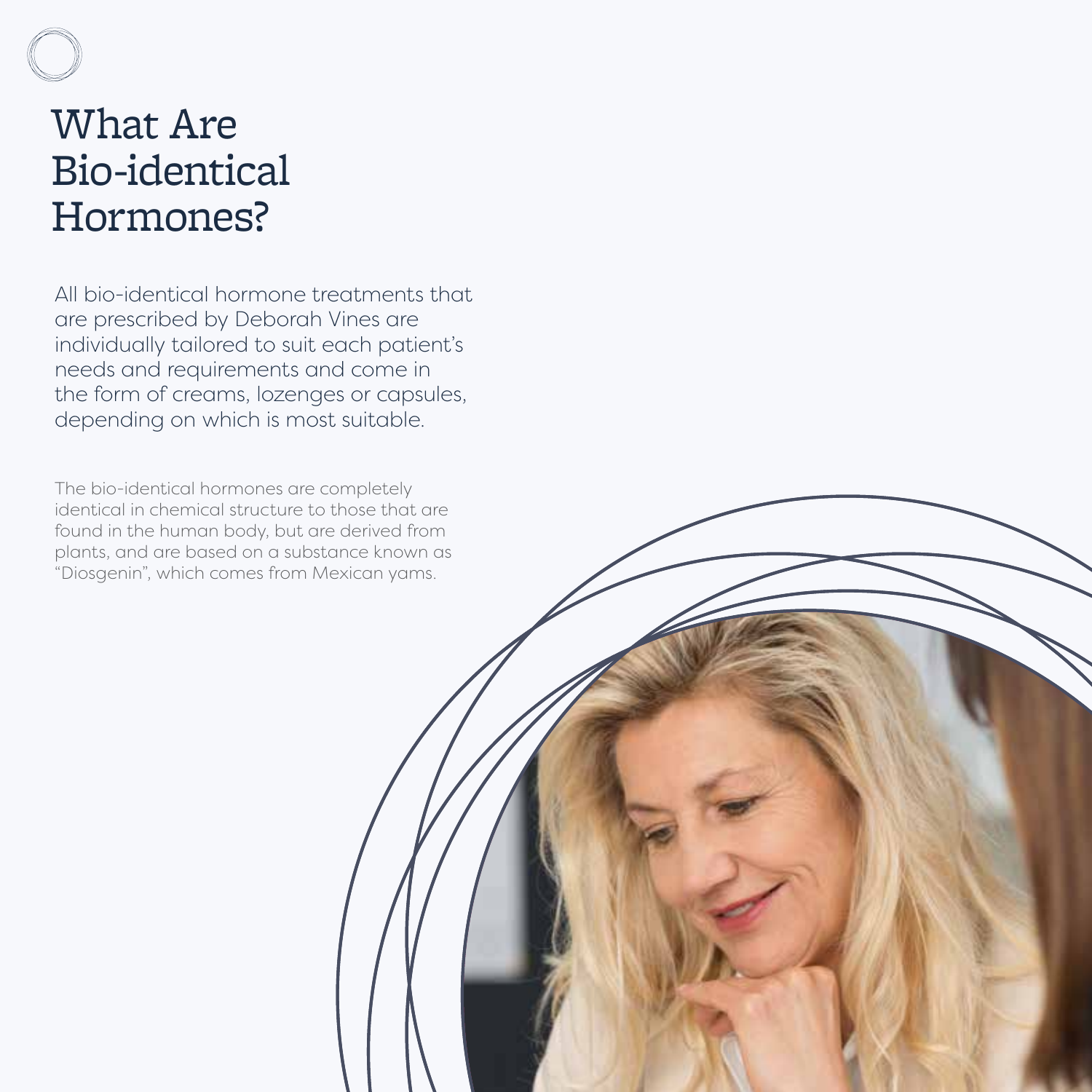

### Hormone Health Checks At The Menopause Clinic

Patient journeys for both men and women at The Menopause Clinic will start with an in-depth and comprehensive consultation with Deborah Vines, which will cover your medical history, lifestyle factors, nutrition and health risks, as well as any other queries or concerns that you may have about the treatment.

> The next step is a health check, which includes a physical examination, and then a set of blood tests, which assess your hormone and vitamin D levels.

Additional tests for women may be recommended, which include: mammogram, ultrasound scan of the uterus, and a DEXA scan for bone density.

Initial blood tests will be carried out at The Menopause Clinic, but if extra testing is required then this may be referred subject to a patient's needs. If the tests determine that a patient could benefit from BHRT, then Deborah will create a bespoke and custom-tailored treatment plan including hormones and supplements.

Many men and women voice that they feel much better on bio-identical hormones; recent American research also estimated that between 30-60% of post-menopausal women receiving hormone replacement treatment are taking some form of BHRT.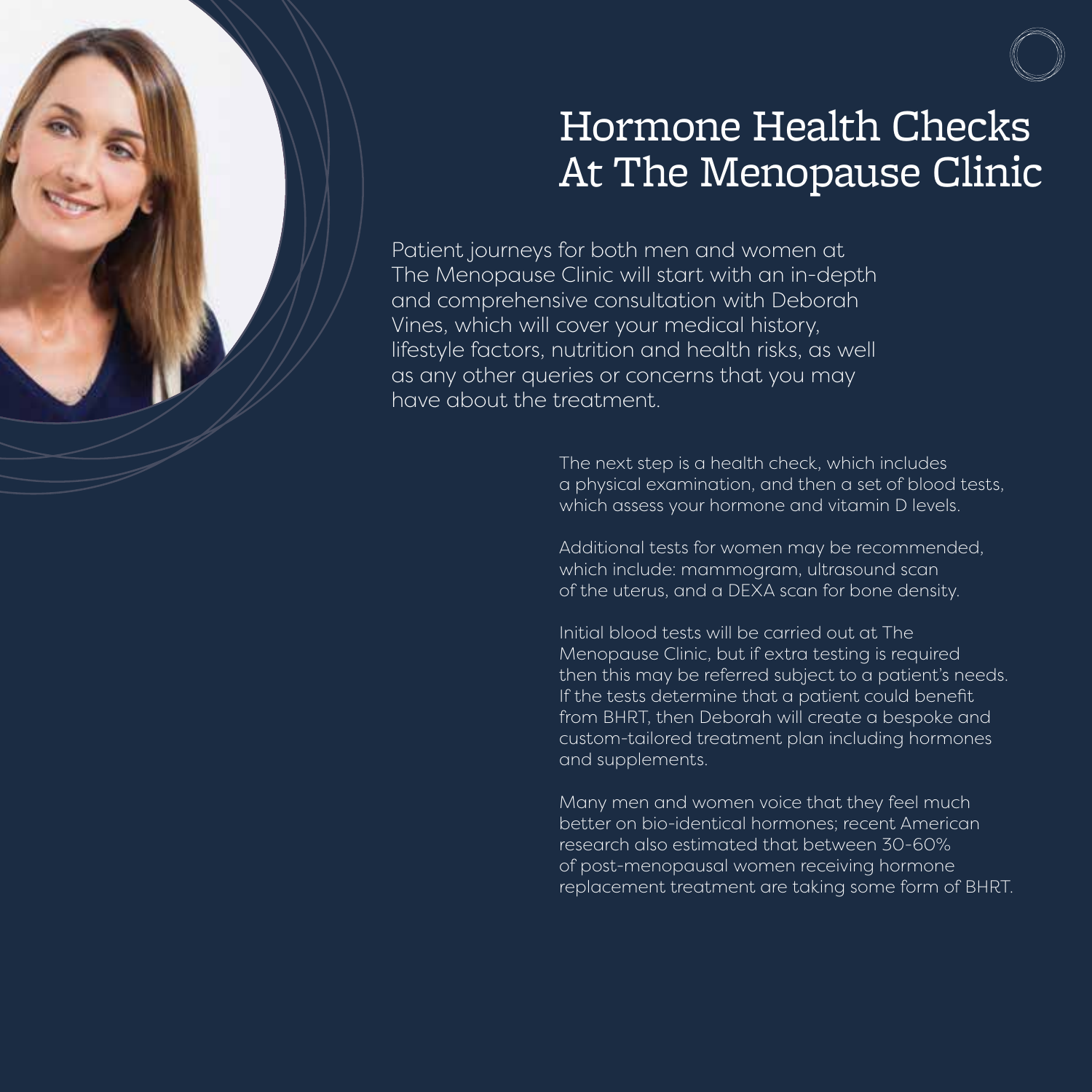## The Menopause Clinic Treatment Schedule

#### Annual Consultation Annuar Consultation<br>60 Minutes



During your appointment, Deborah will spend time taking a full medical history and recording all the symptoms that you may be experiencing.

You will be also be given the opportunity to ask any questions regarding bio-identical hormones and your treatment here at the clinic.

By law, a face to face Consultation is required annually to enable the clinic to prescribe BHRT and it also gives Deborah an opportunity to assess your symptoms and possibly adjust your prescription.

#### Annual Blood Test Annual Blood Test<br>And Analysis



Following your initial consultation, Deborah will need to perform a blood test to determine your current hormone levels; the results from this will also act as a baseline.

Blood tests are taken and analysed annually to maintain your optimum hormone levels and make any changes to your prescription if needed.

#### Telephone Consultation (one week after your Consultation & Blood Tests)



During this telephone appointment, Deborah will give you the results of the blood tests from your first consultation. She will then advise you of any medication that is needed, and address any symptoms identified by your blood results and symptoms.

Should treatment be required, Deborah will write and order your personalised prescription and instruct you how to contact the Compounding Pharmacy to order your medication. This prescription will last for two months.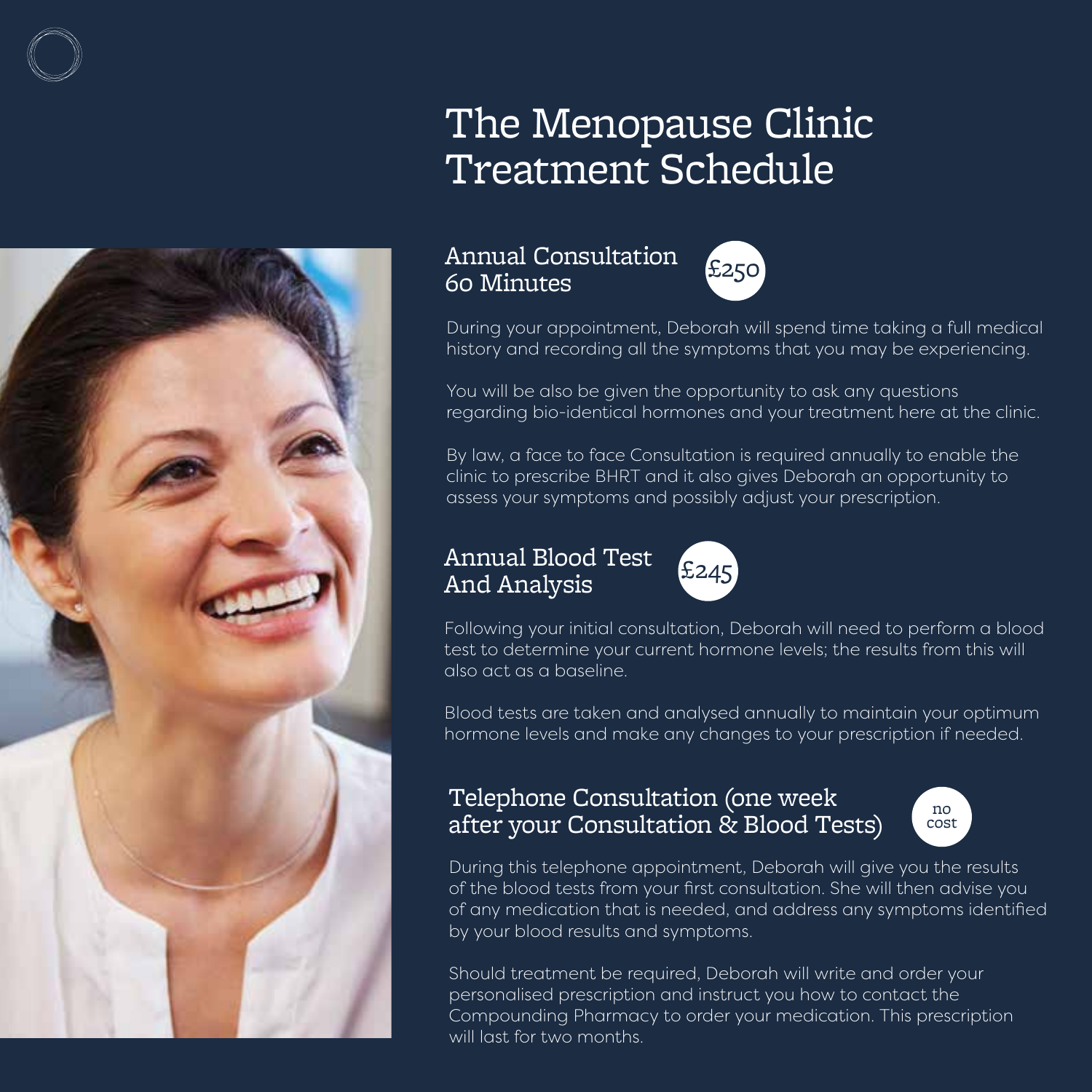#### Two Month Review (via telephone)



This review will enable Deborah to assess your progress and make any adjustments to your medication as necessary. Deborah will write a further two prescriptions, lasting for four months.

You will have the opportunity to ask any further questions that you may have regarding your BHRT treatment.

#### Six Month Review (either via telephone or clinic visit) (£245 if further blood tests required)



This six-month review will enable Deborah to give you a full assessment of your treatment and to perform any further testing if required and to determine your progress.

Deborah may also advise additional testing, such as a mammogram, ultrasound scan of the uterus, and a DEXA scan for bone density, depending on your symptoms and test results. We have the facility to refer you if required to appropriate trusted partners if necessary.

#### Ongoing Reviews (via telephone) – 15 minute call



This will enable Deborah to review your progress and make any adjustments to your treatment plan.

# Pricing

Throughout your journey at The Menopause Clinic, you will consult with Deborah in the clinic, or via the telephone, as well as having blood tests to help her diagnose and treat your symptoms.

Please note: blood tests are charged separately and the cost of your medication is payable to the Compounding Pharmacy.

There is a finance package that we can offer you to cover the annual cost of your treatment and medication. Please enquire in clinic regarding this service.